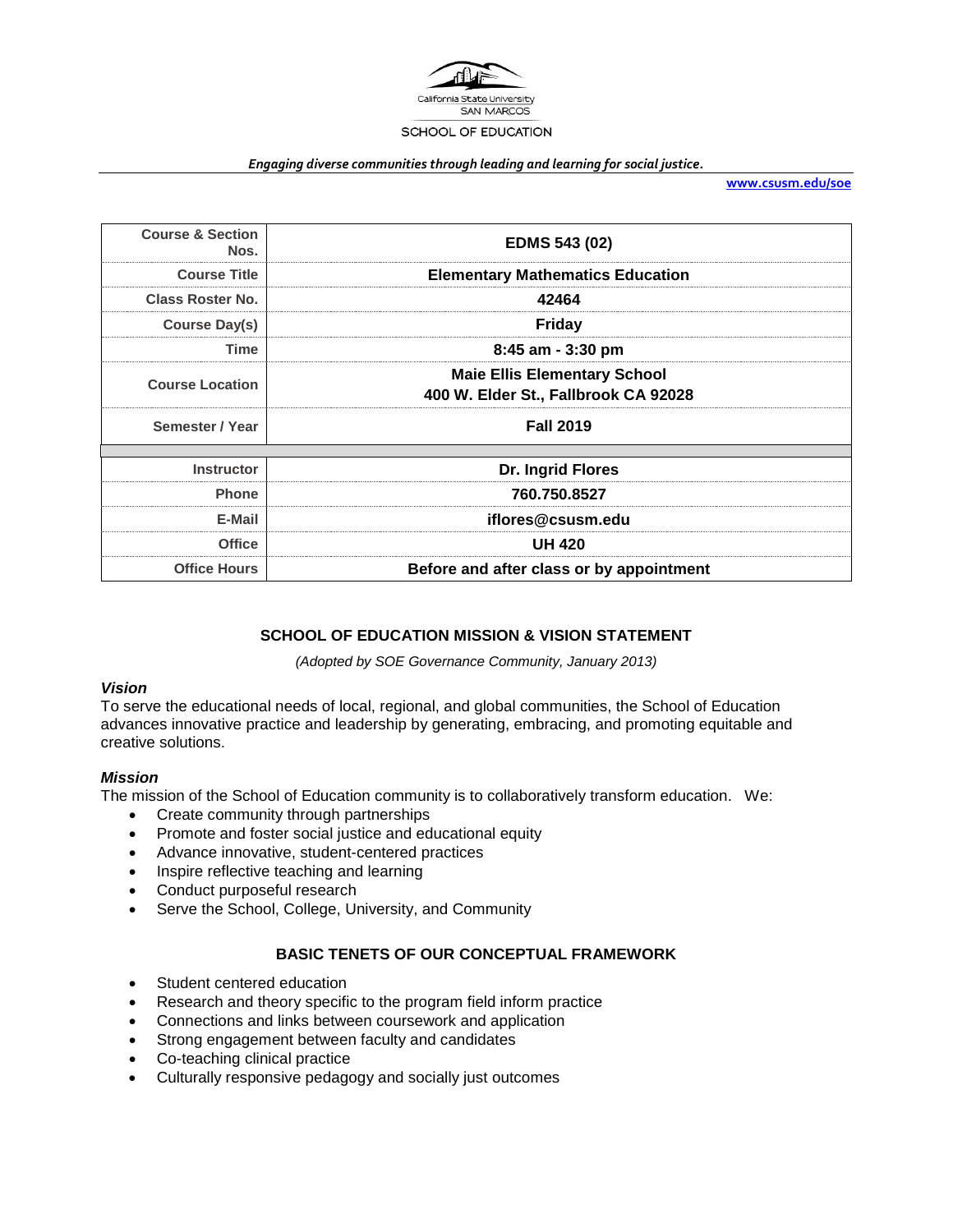# **TABLE OF CONTENTS**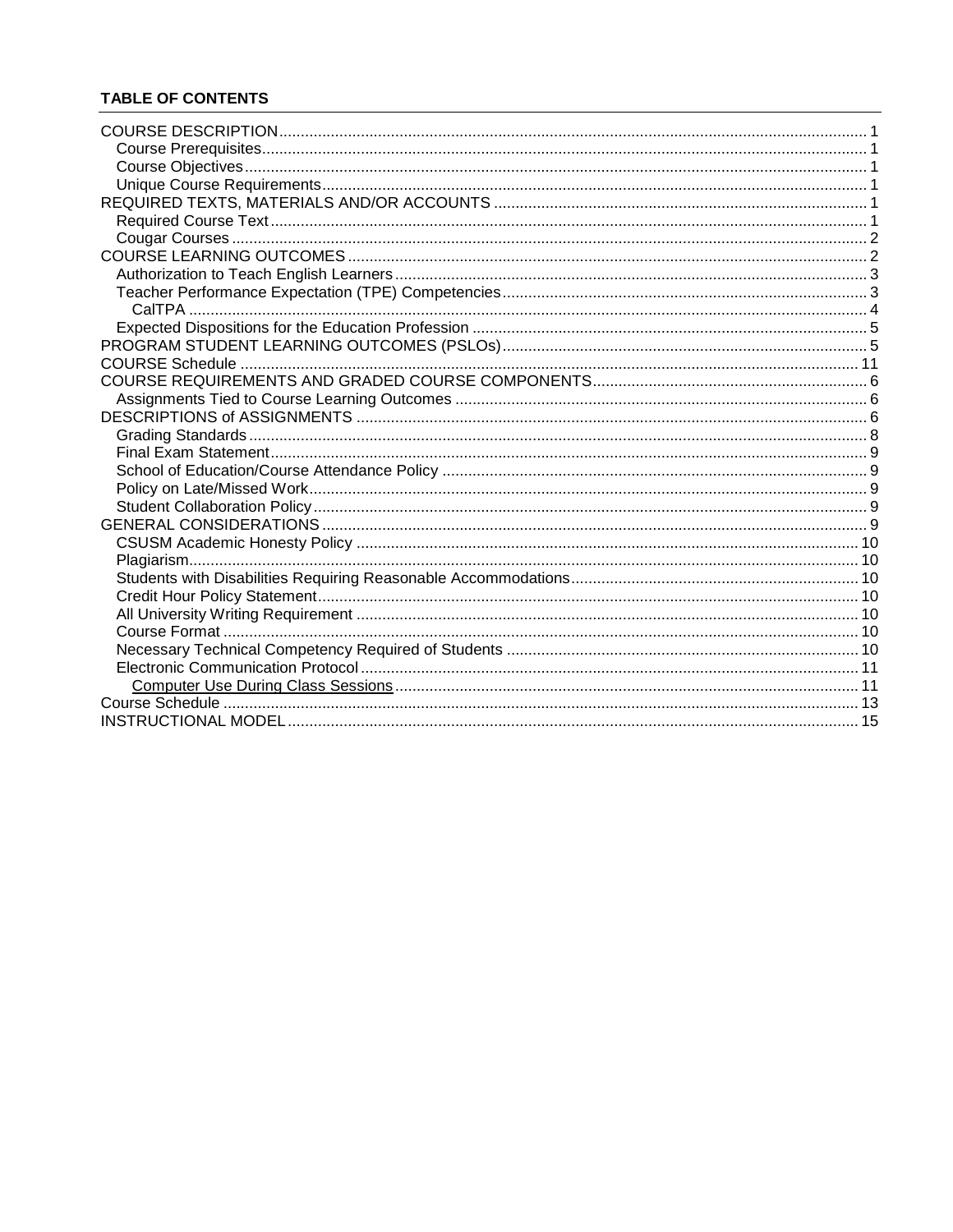## **COURSE DESCRIPTION**

Focuses on curriculum development, methods, techniques, materials, planning, organization, and assessment in various elementary school curricula, and curriculum integration in mathematics. Methods of cross-cultural language and academic development will be integrated into the course. Requires participation/observation in the public schools. - Catalog description

Learning to teach mathematics well is challenging and, therefore, this course will only begin your education in learning how to teach mathematics. This course is but one stage in your process of becoming a mathematics teacher. We are expected to: (a) deepen our understanding of the mathematics taught at the elementary level, including such topics as place value, base systems, number theory, fractions, proportions, statistics, and algebra, (b) develop an understanding of the current issues and best practices in mathematics education, (c) develop a familiarity with the California mathematics and Common Core State standards, (d) develop an understanding of children's content specific thinking, (e) learn to teach content specific concepts using effective and appropriate strategies, including the educational use of technology, (f) practice how to teach for mathematical understanding, and (g) develop strategies to create a classroom environment that promotes the investigation and growth of mathematical ideas and to ensure the success of all students in multi-cultural settings – Course Instructor

#### <http://www.csusm.edu/catalog/documents/2016-2018/CSUSM-2016-2018-Catalog.pdf>

#### **Course Prerequisites**

Admission to the Multiple Subject Credential Program

#### **Course Objectives**

The course objectives are fourfold:

- To develop and demonstrate understanding of theory, methodology, and assessment of mathematics in integrated and inclusive elementary classrooms in alignment with the *California Common Core State Standards - Mathematics*.
- To provide a comprehensive overview of the objectives, skills, concepts, materials, methods, technology, and dispositions necessary to teach mathematics to elementary school children
- To demonstrate competence in instructional methods, techniques, lesson planning, curriculum development, organization and assessment in mathematics education.
- To learn to teach mathematics through a student-centered, inquiry-based approach to learning with attention to meeting the academic needs of all students.

#### **Unique Course Requirements**

Access to elementary students for mathematics teaching practice and for observations

## **REQUIRED TEXTS, MATERIALS AND/OR ACCOUNTS**

#### **Required Course Text**

Van De Walle, J. A., Karp, K. S., & Bay-Williams, J. M. (2013). *Elementary and middle school mathematics: Teaching developmentally* (8th ed). Boston: Pearson. ISBN: 978-0-13-261226-5

*The weekly course readings are found in the Course Schedule at the end of this syllabus.*

Web site for Blackline Masters suggested in the course text: [http://wps.ablongman.com/ab\\_vandewalle\\_math\\_6/54/13858/3547876.cw/index.html](http://wps.ablongman.com/ab_vandewalle_math_6/54/13858/3547876.cw/index.html)

#### **Required Course Resources\*\***

California Department of Education (2010). *California's Common Core State Standards for Mathematics*. Sacramento. CDE: Author <http://www.cde.ca.gov/be/st/ss/documents/ccssmathstandardaug2013.pdf>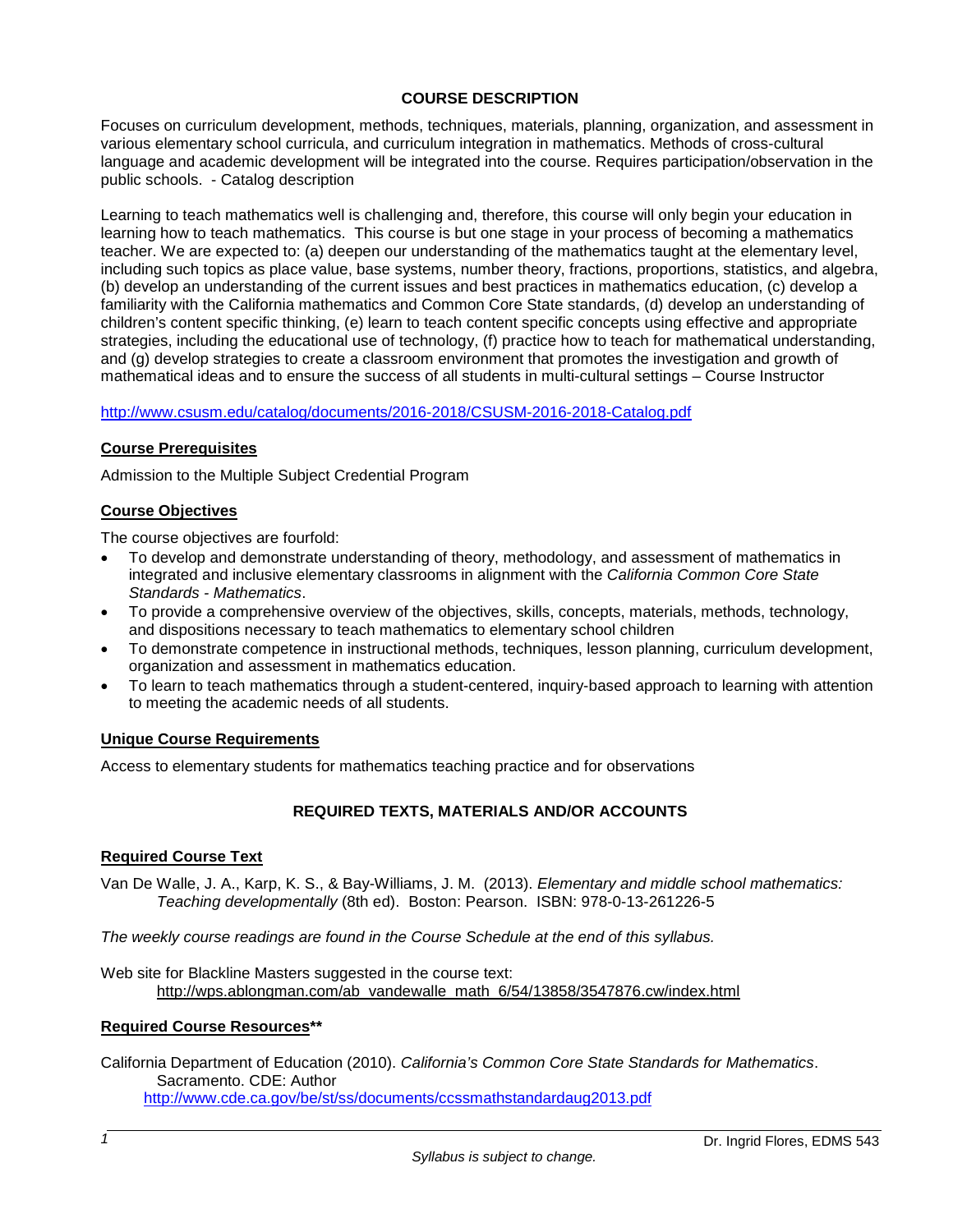California Department of Education (2013). Draft *mathematics framework for California public schools, kindergarten through grade twelve*. Sacramento, CA: Author.

<http://www.cde.ca.gov/ci/ma/cf/draft2mathfwchapters.asp>

*You are required to access the following Web sites for this course. They provide interactive resources for you to use in you math curriculum planning*

National Council of Teachers of Mathematics (NCTM): [http://www.nctm.org/Standards-and-Positions/Principles](http://www.nctm.org/Standards-and-Positions/Principles-and-Standards/)[and-Standards/](http://www.nctm.org/Standards-and-Positions/Principles-and-Standards/)

Illuminations Lessons:<http://illuminations.nctm.org/Lessons-Activities.aspx> Illuminations:<http://illuminations.nctm.org/Search.aspx?view=search&type=ac> Interactives:<http://www.nctm.org/Classroom-Resources/Interactives/>

**\*\*** If the hyperlinks do not open a document, copy and paste the URL into a browser. *Other handouts (assignments guidelines and rubrics) and resources will be distributed in class and through the Moodle course site.*

## **Cougar Courses**

Cougar Courses is used for assignment guidelines and rubrics, course resources, and for assignments submission.

## **COURSE LEARNING OUTCOMES**

The following learning outcomes will be accomplished as a result of successful completion of the course:

- 1. Using differentiated reading response formats, teacher candidates will demonstrate ongoing evidence of good depth of understanding and application to the classroom of elementary mathematics content from weekly assigned readings and/or responses to prompts provided by the instructor related to assigned readings and/or current issues in mathematics.
- 2. Using the interview process to apply the pedagogical content knowledge that is being learned in the course, teacher candidates will provide evidence of their ability to use inquiry for assessment purposes by focusing on students' thinking about mathematics to better understand elementary level students with different understandings.
- 3. By merging theory and practice in order to enable their future students to understand a mathematical topic and make connections among ideas related to this topic, teacher candidates will participate in the design, construction, and presentation of a student-centered mathematical lesson plan activity that is: reform-minded, hands-on, cognitively challenging, contains differentiated instruction, and focuses on students' mathematical thinking.
- 4. By engaging in problem-solving contexts and assessing student problem solving, candidates will learn about, identify, and select quality-learning experiences for all children that promote mathematical inquiry and conceptual development.
- 5. Candidates will demonstrate understanding and application of the Common Core State Standards for Mathematics and the varieties of expertise that mathematics educators at all levels should seek to develop in all their students including English Learners, struggling learners, and learners with special needs.
- 6. Teacher candidates will participate in coursework that leads to preparation for engaging in and completing Teaching Performance Expectations (TPEs) tasks and Cal TPA assessment tasks.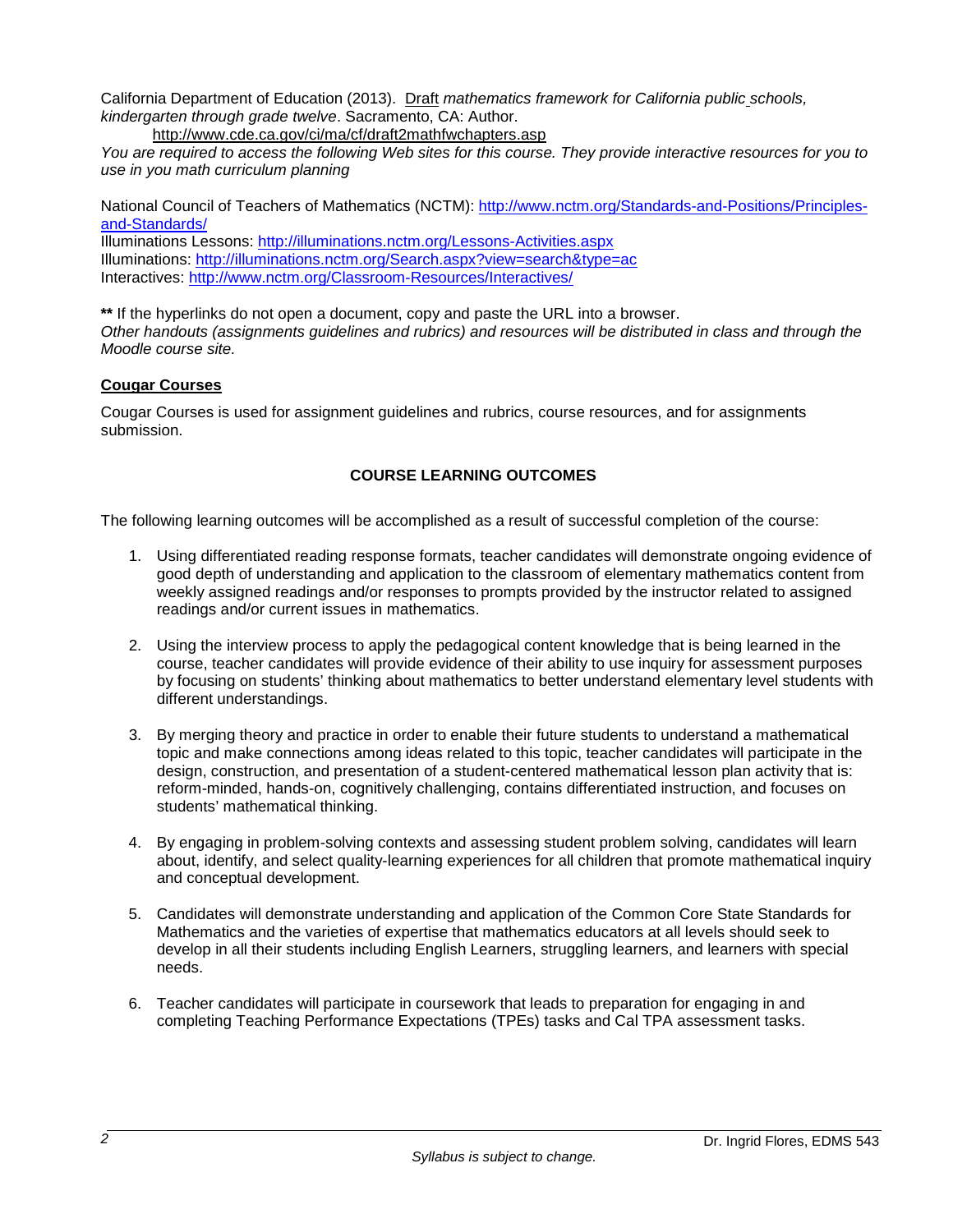# **Authorization to Teach English Learners**

This credential program has been specifically designed to prepare teachers for the diversity of languages often encountered in California public school classrooms. The authorization to teach English learners is met through the infusion of content and experiences within the credential program, as well as additional coursework. Candidates successfully completing this program receive a credential with authorization to teach English learners. *(Approved by CCTC in SB 2042 Program Standards, August 02)*

## **Teacher Performance Expectation (TPE) Competencies**

The course objectives, assignments, and assessments have been aligned with the CTC standards for the Multiple Subject Credential. This course is designed to help teachers seeking a California teaching credential to develop the skills, knowledge, and attitudes necessary to assist schools and district in implementing effective programs for all students. The successful candidate will be able to merge theory and practice in order to realize a comprehensive and extensive educational program for all students. You will be required to formally address the following TPEs in this course:

## **TPE1. Engaging and Supporting All Students in Learning. Beginning teachers:**

1.1 Apply knowledge of students, including their prior experiences, interests, and social-emotional learning needs, as well as their funds of knowledge and cultural, language, and socioeconomic backgrounds, to engage them in learning.

1.3 Connect subject matter to real-life contexts and provide active learning experiences to engage student interest, support student motivation, and allow students to extend their learning.

1.5 Promote students' critical and creative thinking and analysis through activities that provide opportunities for inquiry, problem solving, responding to and framing meaningful questions, and reflection.

1.8 Monitor student learning and adjust instruction while teaching so that students continue to be actively engaged in learning

## **TPE 2: Creating and Maintaining Effective Environments for Student Learning. Beginning teachers:**

2.5 Maintain high expectations for learning with appropriate support for the full range of students in the classroom.

2.6 Establish and maintain clear expectations for positive classroom behavior and for student-to-student and student-to-teacher interactions by communicating classroom behavior and for student-to-student and student-toteacher interactions by communicating classroom routines, procedures, and norms to students and families.

## **TPE 3: Understanding and Organizing Subject Matter for Student Learning. Beginning teachers:**

3.1 Demonstrate knowledge of subject matter, including the adopted California State Standards and curriculum frameworks.

3.2 Use knowledge about students and learning goals to organize the curriculum to facilitate student understanding of subject matter, and make accommodations and/or modifications as needed to promote student access to the curriculum

3.3 Plan, design, implement, and monitor instruction consistent with current subject-specific pedagogy in the content area(s) of instruction, and design and implement disciplinary and cross-disciplinary learning sequences, including integrating the visual and performing arts as applicable to the discipline. (See Subject- Specific Pedagogical Skills in Section 2 for reference)

3.4 Individually and through consultation and collaboration with other educators and members of the larger school community, plan for effective subject matter instruction and use multiple means of representing, expressing, and engaging students to demonstrate their knowledge.

3.5 Adapt subject matter curriculum, organization, and planning to support the acquisition and use of academic language within learning activities to promote the subject matter knowledge of all students, including the full range of English learners, Standard English learners, students with disabilities, and students with other learning needs in the least restrictive environment.

3.6 Use and adapt resources, standards-aligned instructional materials, and a range of technology, including assistive technology, to facilitate students' equitable access to the curriculum.

3.8 Demonstrate knowledge of effective teaching strategies aligned with the internationally recognized educational technology standards.

## **TPE 4: Planning Instruction and Designing Learning Experiences for All Students. Beginning teachers:**

4.1 Locate and apply information about students' current academic status, content- and standards-related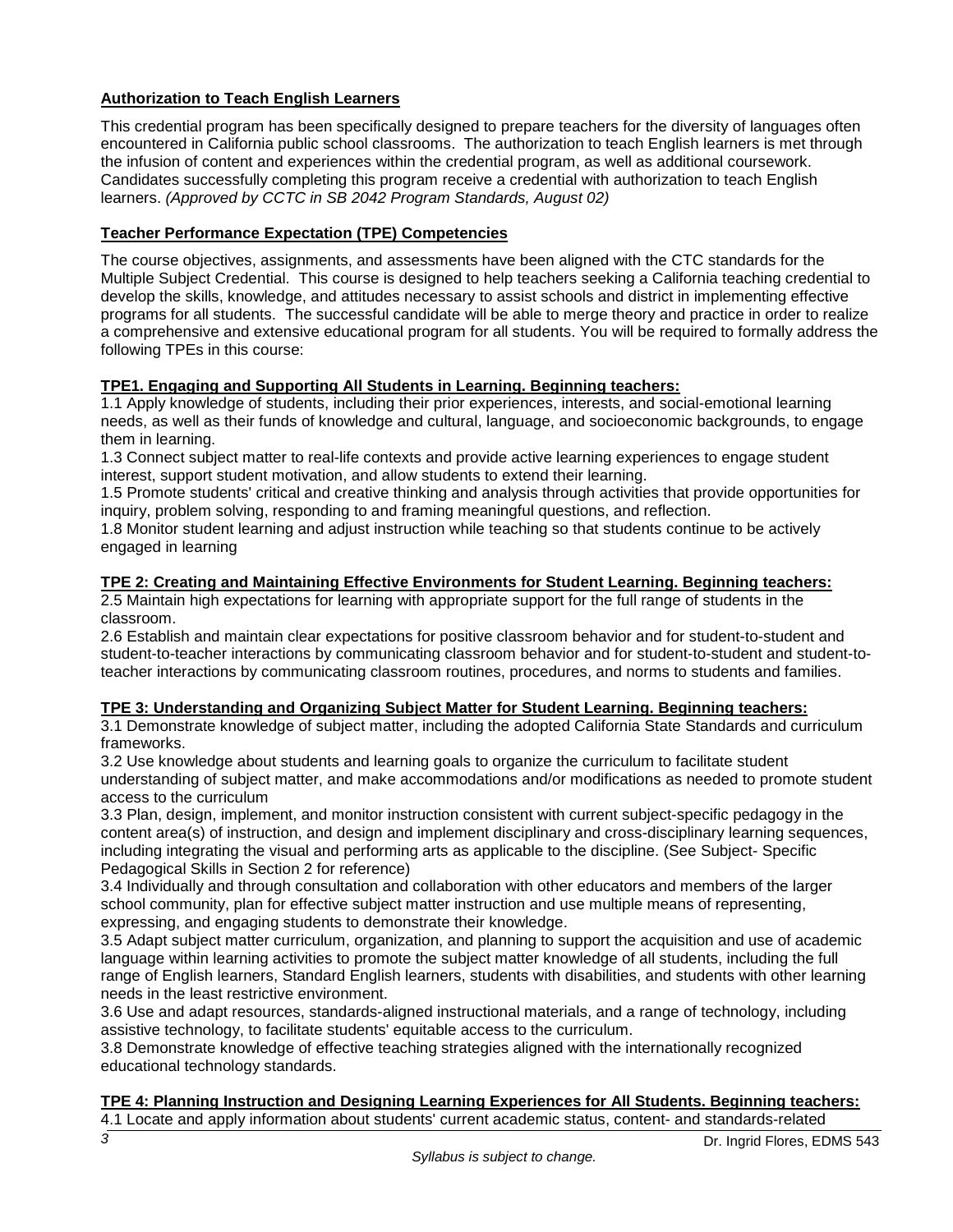learning needs and goals, assessment data, language proficiency status, and cultural background for both shortterm and long-term instructional planning purposes.

4.3 Design and implement instruction and assessment that reflects the interconnectedness of academic content areas and related student skills development in literacy, mathematics, science, and other disciplines across the curriculum, as applicable to the subject area of instruction.

4.4 Plan, design, implement and monitor instruction, making effective use of instructional time to maximize learning opportunities and provide access to the curriculum for all students by removing barriers and providing access through instructional strategies that include:

• appropriate use of instructional technology, including assistive technology;

• applying principles of UDL and MTSS;

• use of developmentally, linguistically, and culturally appropriate learning activities, instructional materials, and resources for all students, including the full range of English learners;

\* appropriate modifications for students with disabilities in the general education classroom;

• opportunities for students to support each other in learning; and

• use of community resources and services as applicable

4.7 Plan instruction that promotes a range of communication strategies and activity modes between teacher and student and among students that encourage student participation in learning.

4.8 Use digital tools and learning technologies across learning environments as appropriate to create new content and provide personalized and integrated technology-rich lessons to engage students in learning, promote digital literacy, and offer students multiple means to Preliminary Multiple and Single Subject Credential Program Standards – Adopted December 2015 11 Teaching Performance Expectations (TPEs) – Adopted June 2016 demonstrate their learning.

# **TPE 5: Assessing Student Learning. Beginning teachers:**

5.1 Apply knowledge of the purposes, characteristics, and appropriate uses of different types of assessments (e.g., diagnostic, informal, formal, progress-monitoring, formative, summative, and performance) to design and administer classroom assessments, including use of scoring rubrics.

5.2 Collect and analyze assessment data from multiple measures and sources to plan and modify instruction and document students' learning over time.

5.3 Involve all students in self-assessment and reflection on their learning goals and progress and provide students with opportunities to revise or reframe their work based on assessment feedback.

5.4 Use technology as appropriate to support assessment administration, conduct data analysis, and communicate learning outcomes to students and families.

5.5 Use assessment information in a timely manner to assist students and families in understanding student progress in meeting learning goals.

# **TPE 6: Developing as a Professional Educator. Beginning teachers:**

6.1 Reflect on their own teaching practice and level of subject matter and pedagogical knowledge to plan and implement instruction that can improve student learning.

6.3 Establish professional learning goals and make progress to improve their practice by routinely engaging in communication and inquiry with colleagues.

6.5 Demonstrate professional responsibility for all aspects of student learning and classroom management, including responsibility for the learning outcomes of all students, along with appropriate concerns and policies regarding the privacy, health, and safety of students and families. Beginning teachers conduct themselves with integrity and model ethical conduct for themselves and others.

## **Teacher Performance Assessment**

Beginning July 1, 2008 all California credential candidates must successfully complete a state-approved Teacher Performance Assessment (TPA), as part of the credential program of preparation. During the 2018-19 academic year the CSUSM credential programs will use the CalTPA (California Teacher Performance Assessment)

# **CalTPA**

To assist with your successful completion of the CalTPA, a series of informational seminars are offered over the course of the program. TPA related questions and logistical concerns are to be addressed during the seminars. Your attendance to TPA seminars will greatly contribute to your success on the assessment. The CalTPA Candidate Handbook, TPA seminar schedule, and other TPA support materials may be found on this website:<http://www.ctcpa.nesinc.com/Home.aspx>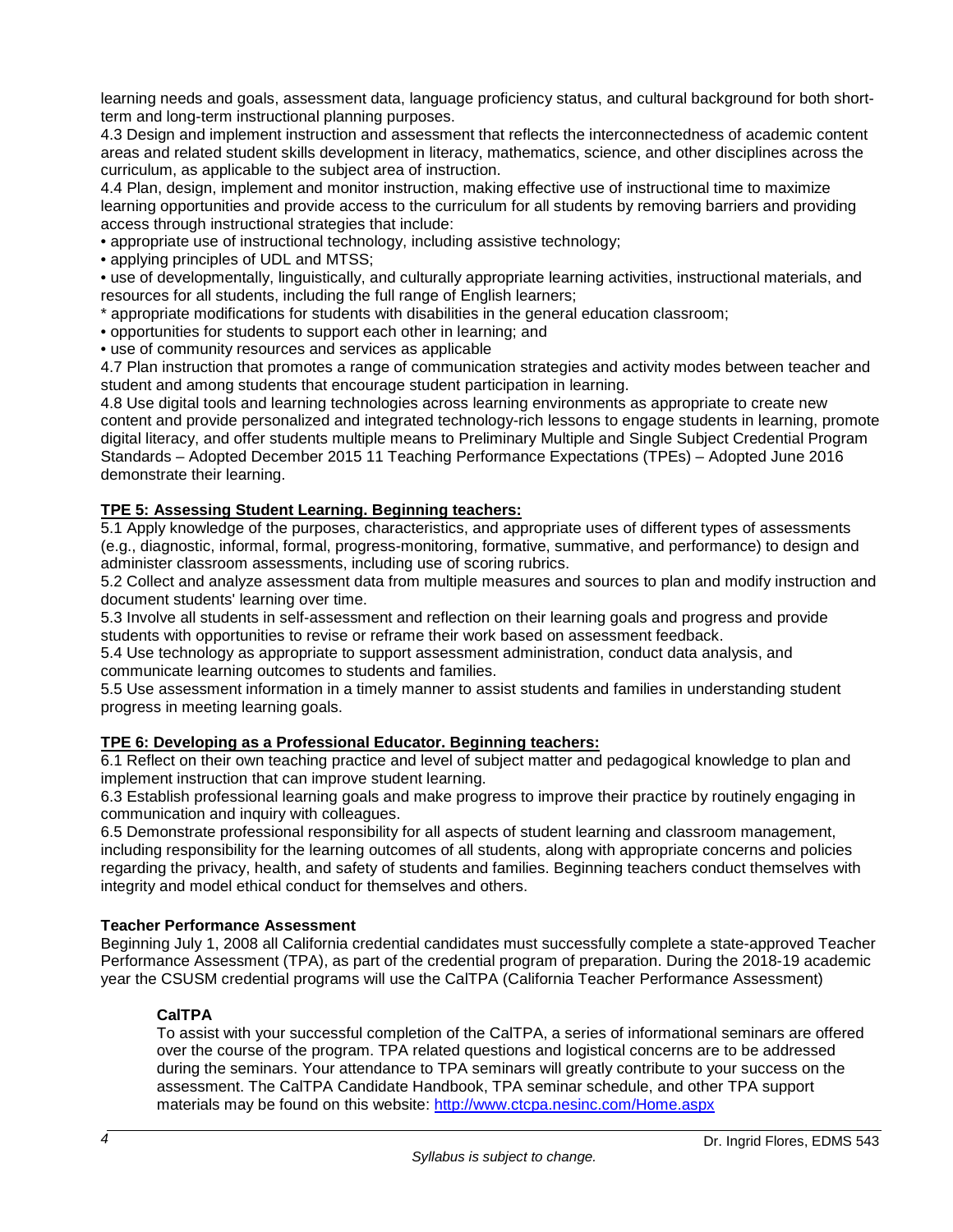Additionally, to support your success in your credential program and with TPA, SOE classes use common pedagogical language, lesson plans (lesson designs), and unit plans (unit designs).

## **Expected Dispositions for the Education Profession**

Education is a profession that has, at its core, certain dispositional attributes that must be acquired and developed. Teaching and working with learners of all ages requires not only specific content knowledge and pedagogical skills, but positive attitudes about multiple dimensions of the profession. The School of Education has identified six dispositions that must be evident in teacher candidates: social justice and equity, collaboration, critical thinking, professional ethics, reflective teaching and learning, and life-long learning. These dispositions have observable actions that will be assessed throughout the preparation program. For each dispositional element, there are three levels of performance - *unacceptable*, *initial target*, and *advanced target*. The description and rubric for the three levels of performance offer measurable behaviors and examples.

The assessment is designed to provide candidates with ongoing feedback for their growth in professional dispositions and includes a self-assessment by the candidate. The dispositions and rubric are presented, explained and assessed in one or more designated courses in each program as well as in clinical practice. Based upon assessment feedback candidates will compose a reflection that becomes part of the candidate's Teaching Performance Expectation portfolio. Candidates are expected to meet the level of *initial target* during the program.

# **PROGRAM STUDENT LEARNING OUTCOMES (PSLOs)**

The Teacher Performance Expectation Competencies, the Teacher Performance Assessment, and the Assessment of Professional Dispositions provide the program student learning outcomes for the Multiple Subject Credential Program.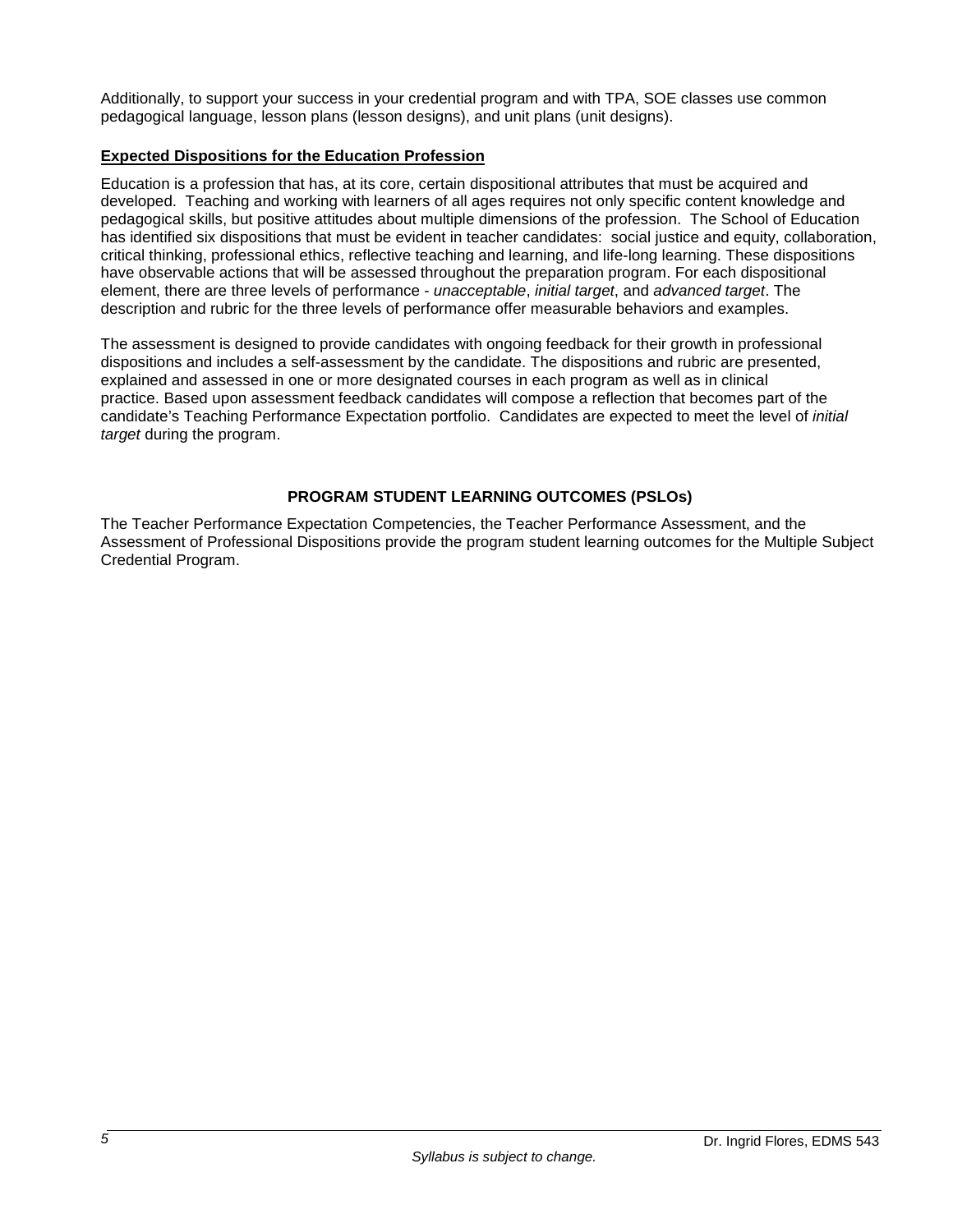## **COURSE REQUIREMENTS AND GRADED COURSE COMPONENTS**

## **Assignments Tied to Course Learning Outcomes**

Each written assignment is expected to have a clear organizational presentation and be free of grammar, punctuation and spelling errors. There will be a reduction in points for the above-mentioned errors. Late assignments will not be accepted, unless extenuating circumstances can be properly substantiated. Prepare carefully for class, be ready to discuss readings and assignments thoughtfully, and actively participate in all class activities. Note the Description of Exemplary Students in this syllabus (p. 9).

|    |                                                                                                                                           | <b>Assignment Possible Points</b> | <b>Total % of Course</b> |
|----|-------------------------------------------------------------------------------------------------------------------------------------------|-----------------------------------|--------------------------|
| 1. | Active Participation and Collaboration (all or nothing credit given) 5 pts.                                                               |                                   | 5%                       |
| 2. | Math Book Club: Reading Accountability based on differentiated responses.<br>Also, online forums, reflections, and other class activities | 60 pts.                           | 15%                      |
|    | 3. Math Classroom Observations Templates                                                                                                  | $200$ pts                         | 25%                      |
|    | 4. Mathematical Lesson Plan                                                                                                               | 25 pts.                           | 30%                      |
|    | 5. Mathematics Learning Activity and Implementation                                                                                       | 20 pts.                           | 25%                      |

## **DESCRIPTIONS OF ASSIGNMENTS**

*The relative weight for each assignment is indicated as a percentage of the total course grade. Detailed assignment guidelines and scoring rubrics are provided on Moodle.* 

### **1. Active Participation and Collaboration (5%) - Individual**

Defined as actively engaging and contributing in all class discussions and activities, this course is designed to provide ample opportunities for your participation. You are expected to actively participate in discussions, group work, presentations, and hands-on activities throughout the course. A positive professional disposition includes a willingness to consider and discuss new ideas objectively and to exhibit curiosity, perseverance and seriousness about improving oneself as a teacher. All students are expected to exhibit professional behavior and demeanor at all times. Each of you are expected to be present at every class or activity, to be on time, to not leave class early, and to actively participate and have meaningful and engaging conversations. All or nothing credit is given for this course component.

#### **2. Reading Accountability/Book Club: Demonstrating Evidence of Understanding (15%) – Individual** Each week students will:

- a. Choose one chapter each week from the assigned readings and provide evidence of having read and understood the content of the chosen chapter. You may choose to demonstrate your knowledge of **ALL** the Big Ideas contained in the reading by preparing a graphic organizer, a concept map, a bulleted list, drawings, or another method of your choice. The complete list of choices is located in a Moodle course folder to be highlighted by the course instructor. Note: regardless of which method you choose to represent your learning, **ALL** key concepts in the reading must be represented. You will also be part of a Book Club group in this course where you will share your learning with your group peers.
- b. Reflection papers will also be related to self-assessment and other course-related activities and assignments designed for students to demonstrate their understanding of the text and other readings per the instructor's guidelines.

## **3. Math Classroom Observations Templates (25%) - Individual**

 What do we hope to see and hear when we step into a math classroom? As the focus has shifted from memorizing to understanding and from calculating to applying, educators have recognized instructional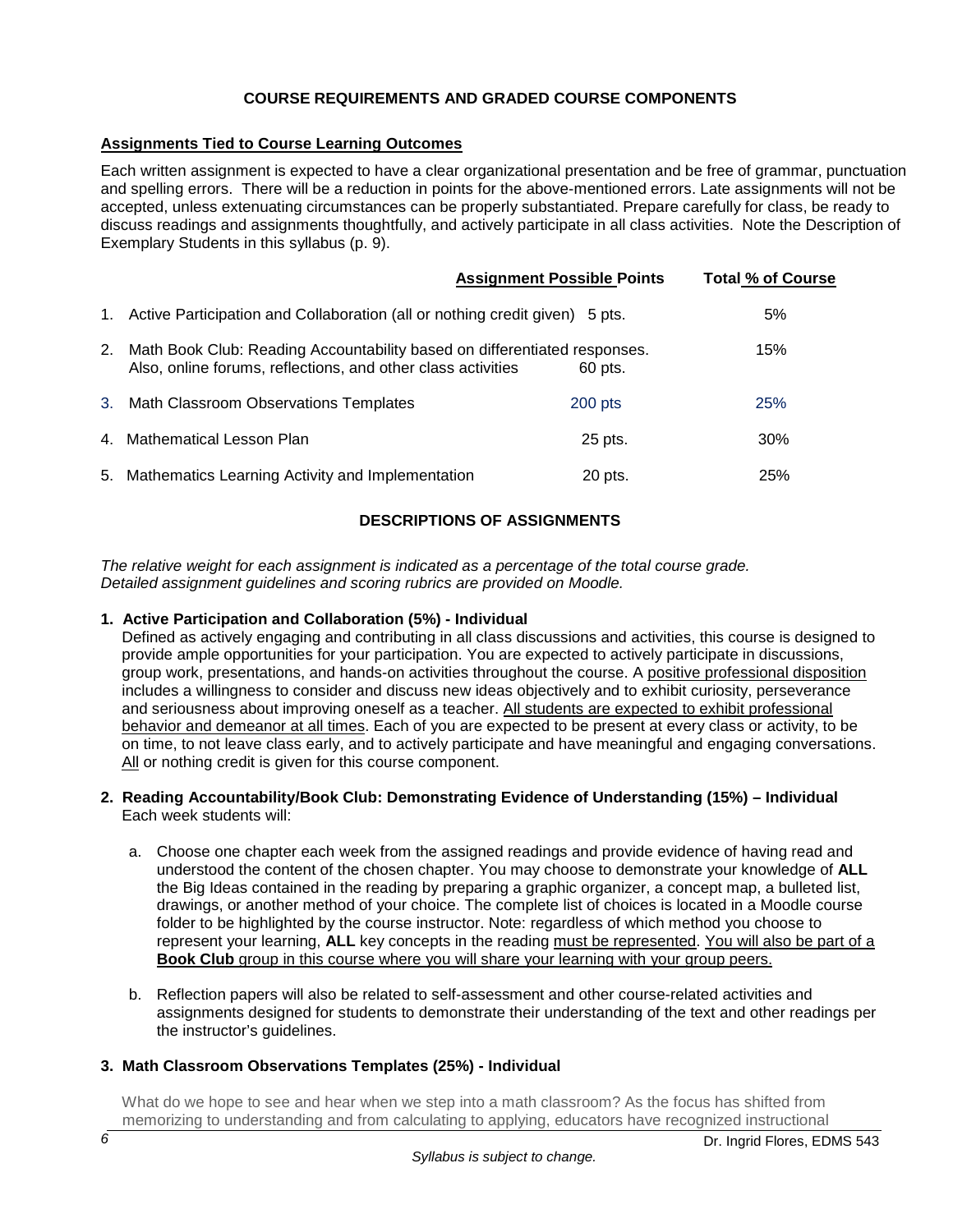strategies that are better suited to these goals. As we observe math classrooms, we look for evidence that teaching is more than delivering a textbook lesson. We look at the interactions between teacher and students, the on-the-spot decisions made by the teacher to keep learning progressing, and the ways in which the teacher brings math ideas to light through talk, visuals, and making connections to past learning. More specifically, here are some key features we would hope to see in an effective math classroom.

- 1. Look for a clear focus on math standards (CA Common Core-Math).
- 2. Look for students actively engaged in learning.
- 3. Look for deep and focused teacher questioning.
- 4. Look for communication about math ideas.
- 5. Look for posing and solving problems as an integral part of math instruction.
- 6. Look for a focus on building understanding.
- 7. Look for varied representations of math thinking.
- 8. Look for assessment as an integral part of instruction.
- 9. Look for attention to the needs of diverse students.

 You will conduct **two** different observations of students engaged in mathematics learning in an elementary classroom during your Clinical Practice while you are in this course. There is a template that you will complete with specific prompts. More information and details will be provided by the instructor.

#### **4. Mathematical Lesson Plan: Teaching through Problem Solving (30%) – In pairs**

The purpose of this assignment is to help you learn how to design effective problem-based mathematical activities and lessons and to provide an opportunity for you to practice teaching mathematics. Working in pairs, you will design one **student-centered,** standards-based lesson (approximately 25-30 minutes in length) that you will present in your cohort class according to the course schedule of topics located in this syllabus. Please avoid teacher directed lessons (lecture style). Presentations to peers should be no more than 10 minutes in length.

In your lesson, you must focus on problem-based activities, and the lesson must be differentiated. Your lesson activity must be reform-minded, hands-on, cognitively challenging, contain differentiated instruction, focus on students' mathematical thinking, AND provide the opportunity for you to gather evidence of student learning (i.e., student work that you can assess) if you were to implement the lesson in a practicum classroom. Ensure that your lesson design is based on problem-solving strategies and **not** on procedural mechanics or math "worksheets". Use your learning in the credential courses you are taking concurrently with this course (for example, English Language Development standards and proficiency levels, literacy standards, student groupings, differentiated content and assessment, etc.). Please consider the importance of this assignment to prepare you for CalTPA lesson planning.

**NOTE: NO Bingo games, candy manipulatives, or lecture format for your lesson activity**! However, your lesson may be a mathematical game that focuses on developing conceptual understanding. More specific details and guidelines will be given in class. The lesson plan template will be provided on your Cougar Course.

#### **5. Mathematics Learning Activity/Learning Centers (25%) - In triads**

The purpose of this assignment is to provide you with opportunities to (1) experience teaching a math activity in a small group setting, (2) practice questioning skills and strategies to engage all students, (3) reflect on student learning and adjust teaching accordingly.

You will be assigned to a group of 3 class members, and the group will choose a specific chapter in the course text as well decide **which grade level each member** will concentrate on. **Each member** will select **one** activity from the chapter to teach to small groups in our class in the form of learning centers. Choose activities that help the class understand the big ideas in the chapter and that demonstrate various instructional strategies.

Once you have written your MLA, you should practice it with at least 2 elementary students before presenting it to your peers. This practice will help you make any needed adjustments/amendments before allowing access of your lesson to your peers. Presentation to peers will be according to the Course Schedule in this syllabus (pp. 13-14).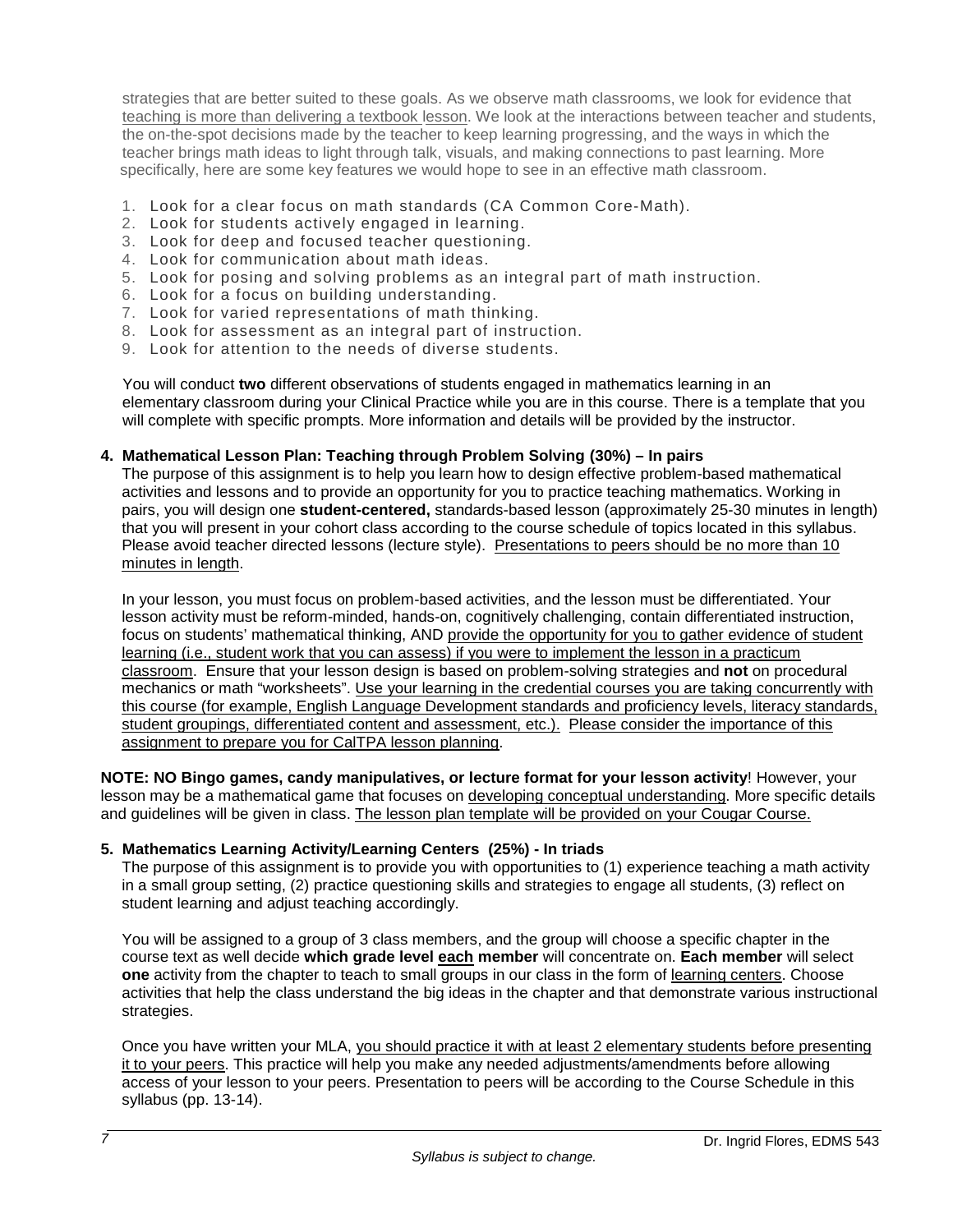On the day of presentation to your peers **(10%)**, each individual activity should take about 10 minutes. If the activity in the text is too short or too long, you need to adapt it to fit the timeframe. The activity should be planned and/or adapted to show evidence of higher-order thinking and conceptual understanding. Your goal is to engage your peer teacher candidates in advancing their understanding of the key ideas, frameworks, and effective teaching strategies in the chapters.

A detailed write-up of the activity should include your name, an activity title, grade level, grade-level Common Core State Standard(s) – Math (content); at least ONE Standard for Mathematical Practice; student learning objective(s), materials, a description of the activity, teaching tips for your activity, and instructional differentiation for: one EL, one SPED, and one accelerated learner (**10%**). Post your write-up to the appropriate forum link on Cougar Courses where all of your cohorts' MLA will be available for your future teaching.

## **YOU MUST PROVIDE A HARD COPY OF THE MLA WRITE-UP IN YOUR COURSE FOLDER AS WELL AS UPLOAD TO COUGAR COURSES ON THE APPROPRIATE SESSION LINK.**

This assignment has 2 additional components and will be completed with your group members:

- **1.** Chapter Presentation: Your group will put together a *5-minute* PPT **overview** on the chapter, highlighting instructional strategies, models, sample types of problems, and the features that you will be demonstrating in your learning center activities. Give an overview presentation—do not present every piece of information. You must adhere to your 5-minute time limit!
- 2. Each member will write a one-page reflection (due 1 week after you have taught your activity to a small group of elementary students). The reflection should describe the effectiveness of your individual math activity. To what extent were all of your learners able to complete the activity (making content accessible) and how did you know? What worked and what didn't (student engagement)? In what ways did you modify the activity and why? What was the level of thinking in the activity? How were you able to assess their understanding? How would you modify the activity the next time? *Please submit a hard copy of your reflection to the course instructor in your course folder.* **(5%).**

# **Grading Standards**

Total percentage of the course for each assignment is indicated in the list of assignments and in the assignment descriptions.

## **Final Grade Scale**

| $A = 93-100$    | $B = 83 - 86$   | $C = 73-76$ F = 0-59   |
|-----------------|-----------------|------------------------|
| $A - = 90 - 92$ | $B - = 80 - 82$ | $C_{\text{F}}$ = 70-72 |
| $B+ = 87-89$    | $C_{+}$ = 77-79 | $D = 60 - 69$          |

It is expected that students will proofread and edit all their assignments prior to submission. Students will ensure that the text is error-free (grammar, spelling), and ideas are logically and concisely presented. The assignment's grade will be negatively affected as a result of this oversight. Each assignment will be graded approximately 80% on content and context (detail, logic, synthesis of information, depth of analysis, etc.), and 20% on mechanics. All reference/resource citations should use appropriate citation form. Please consult with the American Psychological Association (APA) format in the APA Manual, 5<sup>th</sup> edition for citation guidance.

**NOTE:** You must maintain a B average (3.0 GPA) in your teacher education courses to receive a teaching credential from the State of California. Courses are not accepted if final course grades are below a C+.

## **Exemplary "A" Students**

- 1. Demonstrate serious commitment to their learning, making full use of the learning opportunities available and searching out the implications of their learning for future use.
- 2. Complete all assignments thoroughly, thoughtfully and timely.
- 3. Make insightful connections between assignments and their developing overall understanding of science concepts; continually questioning and examining assumptions in a genuine spirit of inquiry.
- 4. Attends every class, always timely, and shows high level achievement of course goals.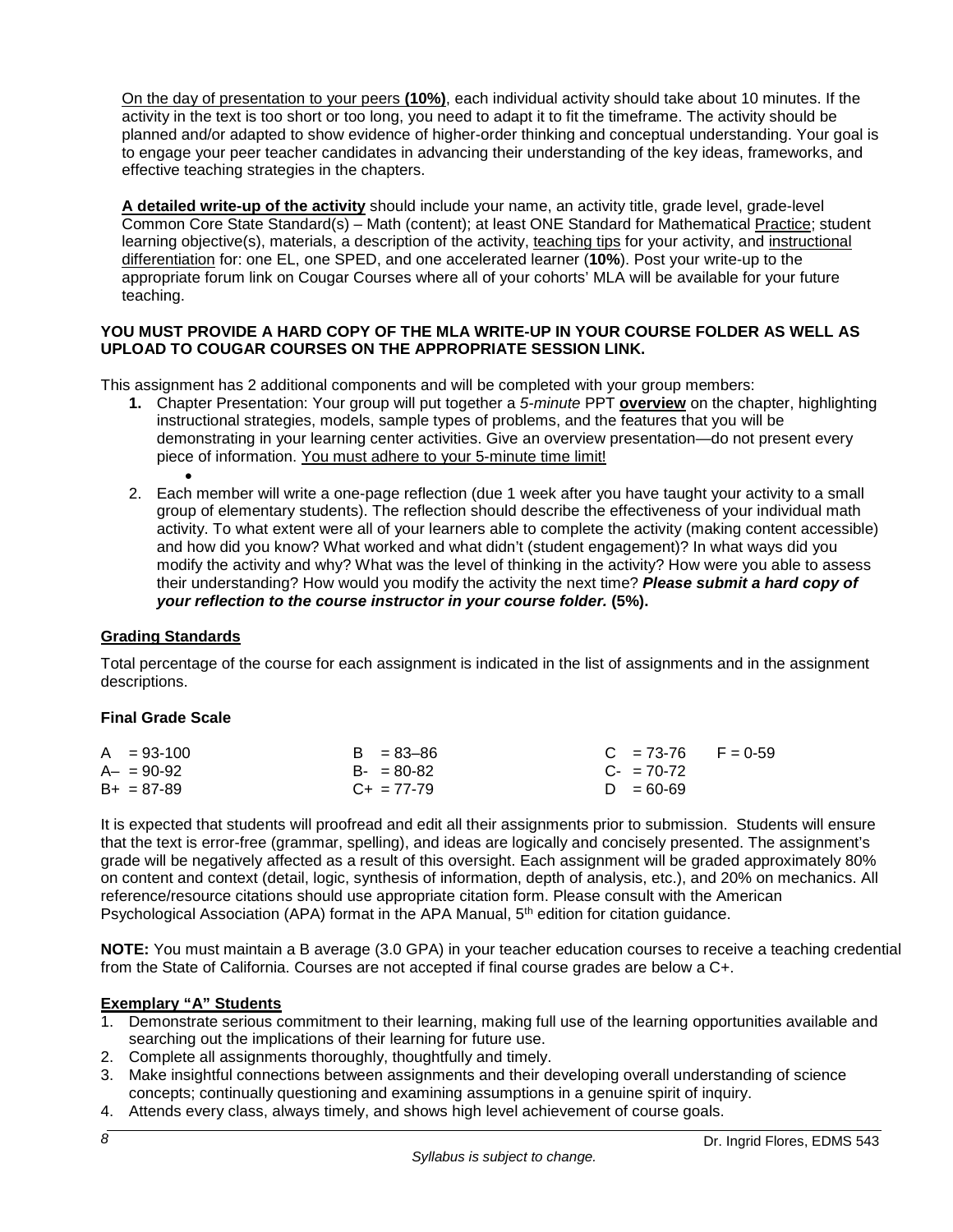- 5. Display a "can do" attitude, give 100%, and works to help others learn too.
- 6. Contributes a great deal to class environment, showing respect and concern for all members.

#### **"B" Students**

- 1. Completes all assignments, all on time, and demonstrates the ability to summarize, analyze, and/or reflect at fairly high levels, showing consistent improvement over time.
- 2. Completes all of the reading assignments and develops thoughtful and fairly thorough responses.
- 3. Produces work that is close to professional level in terms of both content and writing, working to develop a strong command of writing, speaking, planning and presenting.
- 4. Develops presentations demonstrating significant learning.
- 5. Presents confidently and intelligently, demonstrating effective teaching skills.
- 6. Attends every class meeting and is regularly engaged during class.
- 7. Contributes to the positive environment of the class by respecting all members.

*It is expected that students will proofread and edit all their assignments prior to submission. Students will ensure that the text is error-free (grammar, spelling), and ideas are logically and concisely presented. The assignment's grade will be negatively affected as a result of this oversight. Each assignment will be graded approximately 80% on content and context (detail, logic, synthesis of information, depth of analysis, etc.), and 20% on mechanics. All reference/resource citations should use appropriate citation form. Please consult with the American Psychological Association (APA) format in the APA Manual, 6th edition for citation guidance.*

#### **Final Exam Statement**

There is no final exam in this course.

#### **School of Education/Course Attendance Policy**

Due to the dynamic and interactive nature of courses in the School of Education, all candidates (course participants) are expected to attend all classes and participate actively. At a minimum, candidates (course participants) must attend more than 80% of class time, or s/he may not receive a passing grade for the course at the discretion of the instructor. Individual instructors may adopt more stringent attendance requirements. Should the candidate (course participants) have extenuating circumstances, s/he should contact the instructor as soon as possible. *(Adopted by the COE Governance Community, December, 1997).*

For this class, **if you are absent 1 class session, your highest possible grade is a "B". If you are absent 2 class sessions, your highest possible grade is a "C+". Late arrivals and early departures** will lower your course grade. For every two times that you are late and/or leave early, your course grade will be lowered by one letter grade. If you have an emergency, or very extenuating circumstances, please see the instructor to make arrangements accordingly. Absences do not change assignment due dates. If you find that you cannot attend class due to an emergency or very extenuating circumstances, please email any due assignments by the start of the class session it is due. NOTE: With few exceptions, late assignments will not be accepted.

As part of their learning experiences in alignment with CTC Teaching Performance Expectations, this course may require teacher candidates to participate in school/school district community events that are held outside of regular credential coursework hours.

#### **Policy on Late/Missed Work**

Due to the interactive nature of the course and assignments that require timely preparation and planning, with very few exceptions, late assignments will not be accepted. Please contact the course instructor if there are extenuating circumstances that impede the completion of a course assignment by the DUE date.

#### **Student Collaboration Policy**

Candidates will be required to work collaboratively on selected assignments and projects with classroom peers. The expectation for such collaborations is that each candidate will contribute equitably to the process and final product.

## **GENERAL CONSIDERATIONS**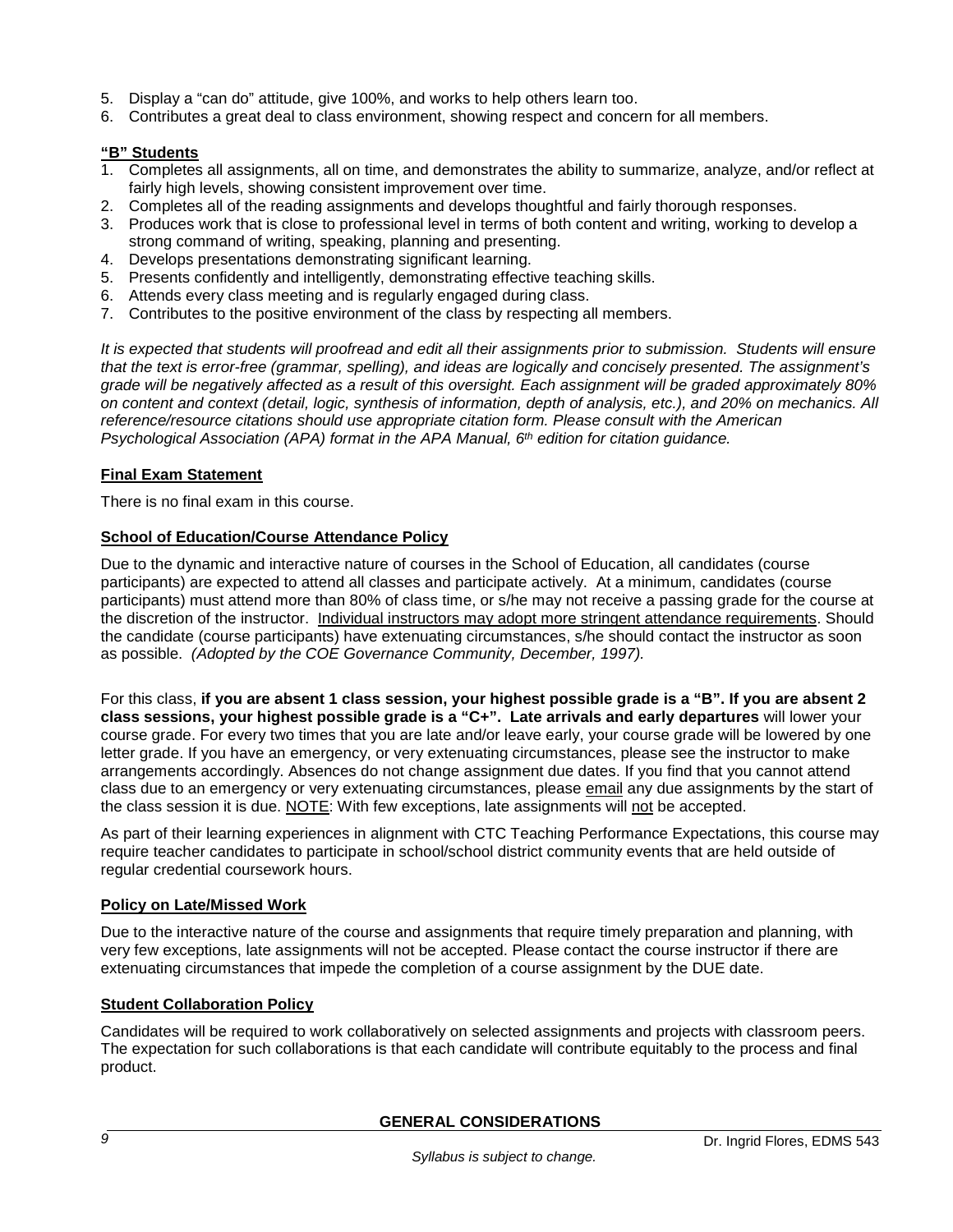## **CSUSM Academic Honesty Policy**

Students will be expected to adhere to standards of academic honesty and integrity, as outlined in the Student Academic Honesty Policy. All assignments must be original work, clear and error-free. All ideas/material that are borrowed from other sources must have appropriate references to the original sources. Any quoted material should give credit to the source and be punctuated accordingly.

Academic Honesty and Integrity: Students are responsible for honest completion and representation of their work. Your course catalog details the ethical standards and penalties for infractions. There will be zero tolerance for infractions. If you believe there has been an infraction by someone in the class, please bring it to the instructor's attention. The instructor reserves the right to discipline any student for academic dishonesty, in accordance with the general rules and regulations of the university. Disciplinary action may include the lowering of grades and/or the assignment of a failing grade for an exam, assignment, or the class as a whole.

Incidents of Academic Dishonesty will be reported to the Dean of Students. Sanctions at the University level may include suspension or expulsion from the University.

Refer to the full Academic Honesty Policy at: [http://www.csusm.edu/policies/active/documents/Academic\\_Honesty\\_Policy.html](http://www.csusm.edu/policies/active/documents/Academic_Honesty_Policy.html)

## **Plagiarism**

As an educator, it is expected that each candidate (course participant) will do his/her own work, and contribute equally to group projects and processes. Plagiarism or cheating is unacceptable under any circumstances. If you are in doubt about whether your work is paraphrased or plagiarized see the Plagiarism Prevention for Students website [http://library.csusm.edu/plagiarism/index.html.](http://library.csusm.edu/plagiarism/index.html) If there are questions about academic honesty, please consult the University catalog.

#### **Students with Disabilities Requiring Reasonable Accommodations**

Students with disabilities who require reasonable accommodations must seek approval for services by providing appropriate and recent documentation to the Office of Disability Support Services (DSS). This office is in Craven Hall 4300, contact by phone at (760) 750-4905, or TTY (760) 750-4909. Students authorized by DSS to receive reasonable accommodations should meet with their instructor during office hours or, in order to ensure confidentiality, in a more private setting.

## **Credit Hour Policy Statement**

Per the University Credit Hour Policy:

• In this course, each unit of credit corresponds to one hour of class time and two hours of student learning outside of class. Examples of outside active learning are text readings and associated reading responses, lesson planning, interviewing students, authentic teaching practice with students, and working on course assignments outside of class.

#### **All University Writing Requirement**

In keeping with the All-University Writing Requirement, all courses must have a writing component of at least 2,500 words (approximately 10 pages), which will be administered in a variety of ways in this course including lesson plans, assessment assignments, course text reading responses, reflections, and journal writings on authentic teaching experiences.

## **Course Format**

Traditional face-to-face format

## **Necessary Technical Competency Required of Students**

Students are required to access and use Cougar Courses for assignment and course resources, uploading assignments, and for using the forum tool. Please use Word.docx for text files in this course. Students will share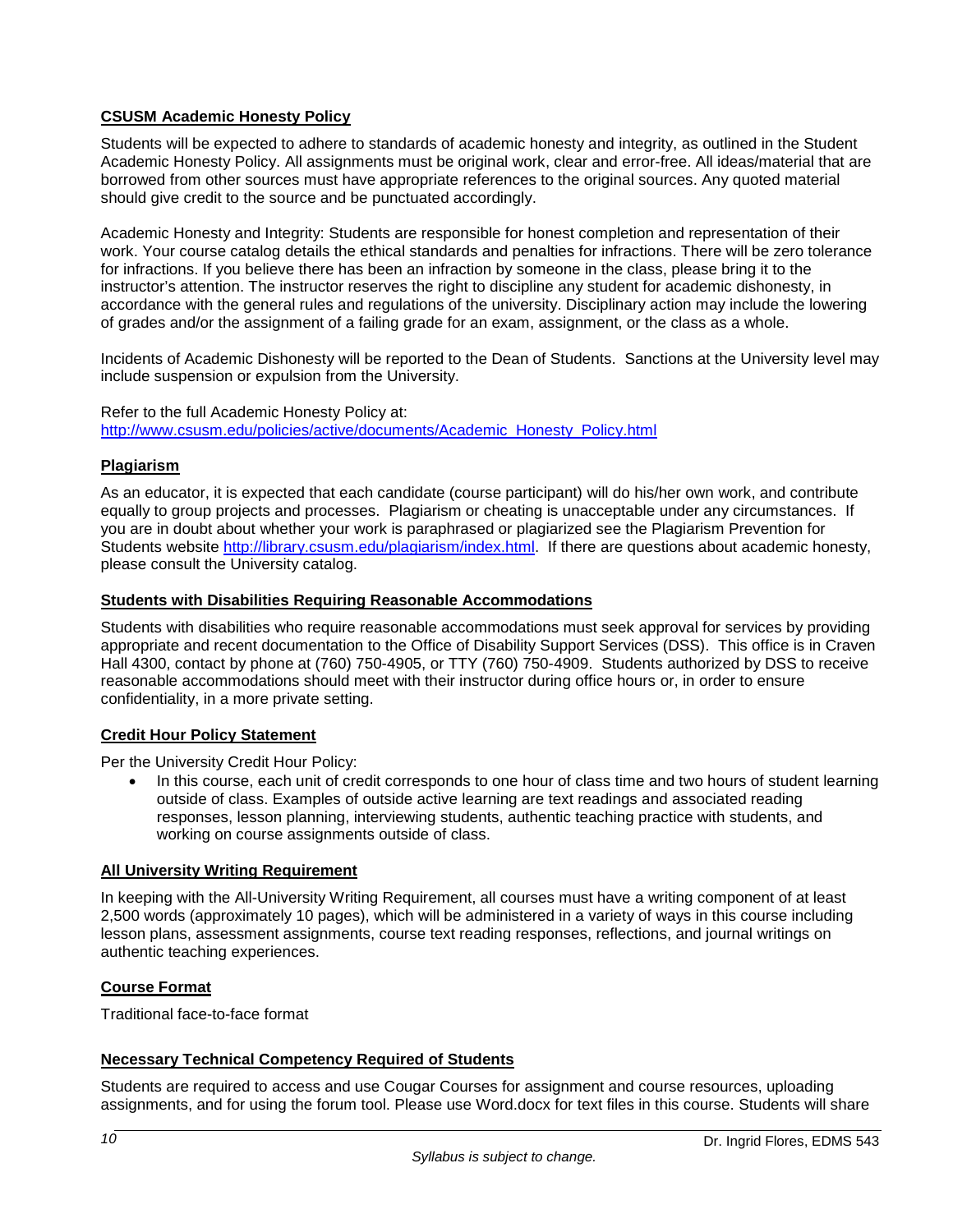and collaborate on work using Google Docs. This course infuses interactive technology tools in course learning, so please bring computers to class as well as for class notes and access to your CSUSM email.

## **Electronic Communication Protocol**

Electronic correspondence is a part of your professional interactions. If you need to contact the instructor, e-mail is often the easiest way to do so. It is my intention to respond to all received e-mails in a timely manner. Please be reminded that e-mail and on-line discussions are a very specific form of communication, with their own nuances and etiquette. For instance, electronic messages sent in all upper case (or lower case) letters, major typos, or slang, often communicate more than the sender originally intended. With that said, please be mindful of all e-mail and on-line discussion messages you send to your colleagues, to faculty members in the School of Education, or to persons within the greater educational community. All electronic messages should be crafted with professionalism and care.

Things to consider:

- Would I say in person what this electronic message specifically says?
- How could this message be misconstrued?
- Does this message represent my highest self?
- Am I sending this electronic message to avoid a face-to-face conversation?

In addition, if there is ever a concern with an electronic message sent to you, please talk with the author in person in order to correct any confusion.

## **Computer Use During Class Sessions**

You are welcome to use a laptop computer in class (in fact, it is highly encouraged to bring your laptop to class for various activities and for researching) when working on class assignments, for example. However, you will need to save checking email or other personal computer use for time outside of class. Most students find it disruptive when they are focusing on class activities or listening to presentations and can hear keyboarding in the classroom. Please be considerate of your instructor and peers in this regard. It is greatly appreciated by all!

## **Cell Phones**

Please turn off your cell phone before the start of each class. In addition, there will be no texting during class. It is unprofessional for teachers to use their cell phone during meetings with peers or during professional development activities (our class is considered professional development!). Your consideration will be appreciated by peers.

## **Person-First Language**

Use "person-first" language in all written and oral assignments and discussions (e.g., "student with autism" rather than "autistic student"). Disabilities are not persons and they do not define persons, so do not replace personnouns with disability-nouns. Further, emphasize the person, not the disability, by putting the person-noun first.

## **COURSE SCHEDULE**

| Date    | <b>Course Topics &amp; Activities</b>                | <b>Readings &amp; Work Due</b>                  |
|---------|------------------------------------------------------|-------------------------------------------------|
| Session | Introduction to Mathematics Education                | 1. Teaching Mathematics in the 21 <sup>st</sup> |
|         | What does it mean to "do mathematics"? (Big picture) | Centurv                                         |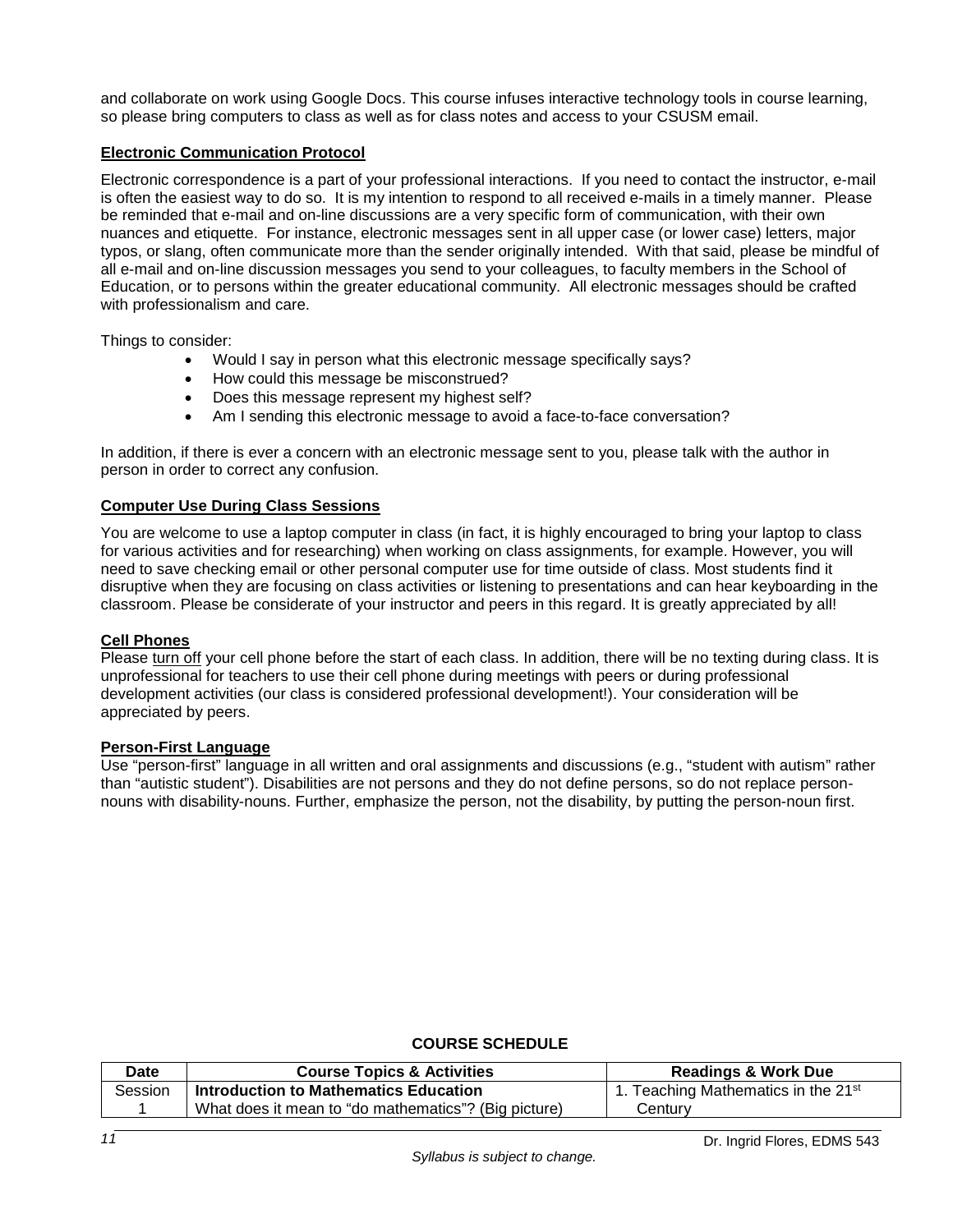| 8/30/19                 | Characteristics of Effective Classrooms: Overview of<br><b>Instructional Practices</b><br>Developing understanding-How do kids learn?<br>Problem solving in the mathematics classroom<br><b>Unpacking the standards:</b><br>- Common Core Content Standards (CCCS)<br>for Mathematics<br>- Mathematics Framework for CA Public Schools | 2 - Exploring What It Means to Know<br>and Do Mathematics                        |
|-------------------------|----------------------------------------------------------------------------------------------------------------------------------------------------------------------------------------------------------------------------------------------------------------------------------------------------------------------------------------|----------------------------------------------------------------------------------|
| Session                 | <b>Building a Math Learning Community</b>                                                                                                                                                                                                                                                                                              |                                                                                  |
| 2                       | <b>Lesson Planning</b><br>- Conceptual vs. procedural knowledge                                                                                                                                                                                                                                                                        | 3 - Teaching Through Problem<br>Solving                                          |
| 9/06/19                 | - Introduction to Cognitively Guided Instruction (CGI)<br>- Assessment - Connecting instruction to assessment                                                                                                                                                                                                                          | 4 - Planning in the Problem- Based                                               |
|                         | Student Math Interviews: Assessing Student Learning                                                                                                                                                                                                                                                                                    | Classroom                                                                        |
|                         | <b>Student Teaching Sessions Overview</b>                                                                                                                                                                                                                                                                                              | 5 - Building Assessment into<br>Instruction                                      |
|                         | <b>Group presentations of assigned CCCS for</b>                                                                                                                                                                                                                                                                                        |                                                                                  |
|                         | <b>Mathematics</b>                                                                                                                                                                                                                                                                                                                     | <b>Book Club 1</b>                                                               |
| Session<br>3            | Math and Special Populations: Creating Inclusive<br><b>Mathematics Classrooms</b>                                                                                                                                                                                                                                                      | 6 - Teaching Mathematics Equitably<br>to All Children                            |
| 9/13/19                 | <b>Number Sense I:</b>                                                                                                                                                                                                                                                                                                                 | 8 - Developing Early Number                                                      |
|                         | What it means and how we can help children develop it.                                                                                                                                                                                                                                                                                 | <b>Concepts and Number Sense</b>                                                 |
|                         | <b>Technology in Mathematics</b>                                                                                                                                                                                                                                                                                                       | <b>Book Club 2</b>                                                               |
|                         |                                                                                                                                                                                                                                                                                                                                        | <b>Math Classroom Observation</b>                                                |
|                         |                                                                                                                                                                                                                                                                                                                                        | <b>Template: Option 1</b>                                                        |
| Session                 |                                                                                                                                                                                                                                                                                                                                        |                                                                                  |
| 4<br>9/20/19            | <b>Number Sense II:</b><br>Classification of word problems for addition, subtraction,<br>multiplication, and division.                                                                                                                                                                                                                 | 9 - Developing Meanings for the<br>Operations                                    |
|                         |                                                                                                                                                                                                                                                                                                                                        |                                                                                  |
|                         | Constructing efficient mental tools for fact mastery.<br><b>Number Sense III:</b>                                                                                                                                                                                                                                                      | 10 - Helping Children Master the<br><b>Basic Facts</b>                           |
|                         | How do we promote understanding of place value?                                                                                                                                                                                                                                                                                        |                                                                                  |
|                         |                                                                                                                                                                                                                                                                                                                                        | 11 - Developing Whole-Number<br><b>Place-Value Concepts</b>                      |
|                         | <b>Math Learning Activities X 3</b>                                                                                                                                                                                                                                                                                                    | <b>Book Club 3</b>                                                               |
|                         |                                                                                                                                                                                                                                                                                                                                        | <b>Math Classroom Observation</b><br><b>Template: Option 1</b>                   |
| Session<br>5<br>9/27/19 | <b>Number Sense IV:</b><br>Flexible methods of computation/mental<br>strategies/estimation.<br><b>Error Patterns in Computation</b>                                                                                                                                                                                                    | 12 - Developing Strategies for<br><b>Addition and Subtraction</b><br>Computation |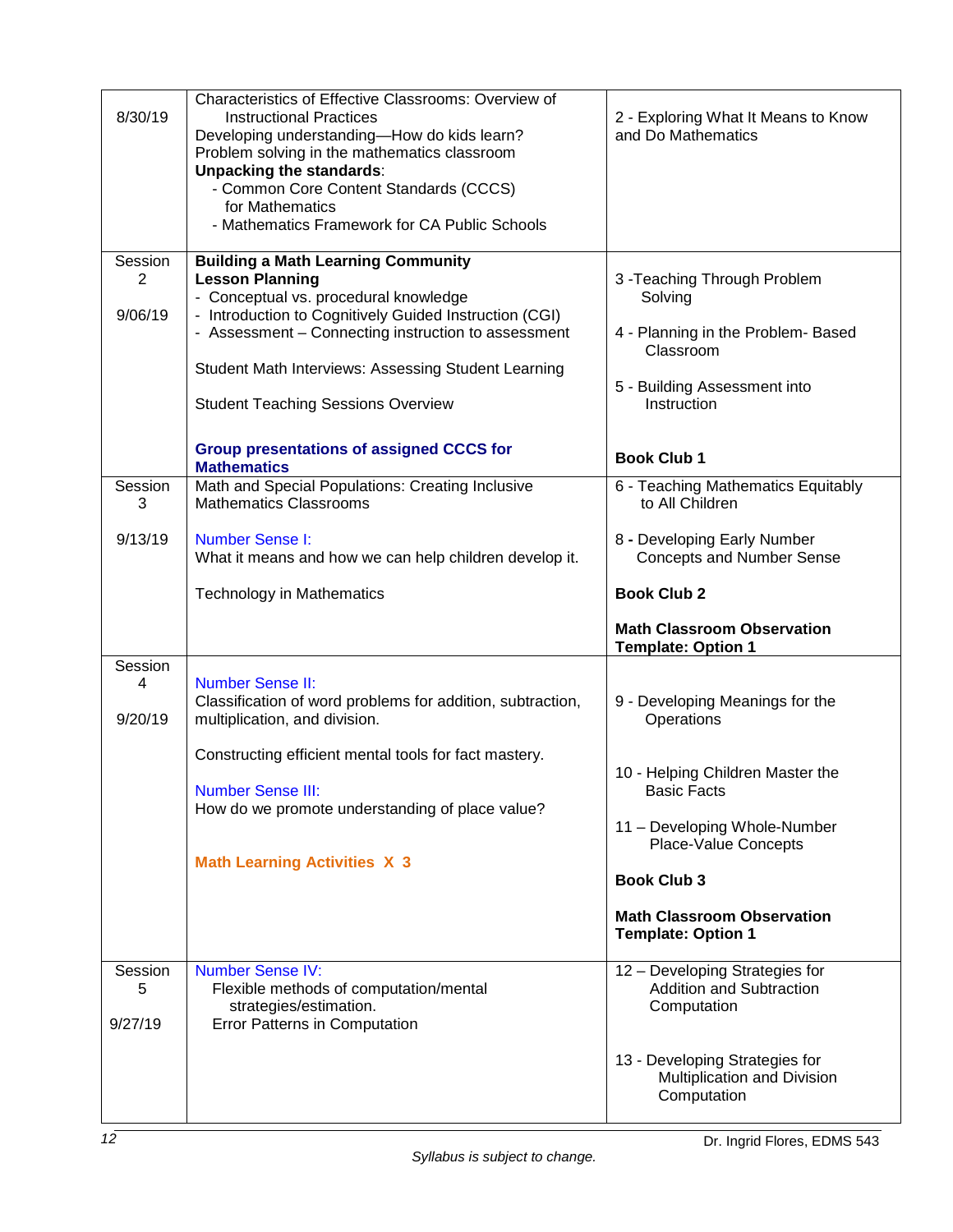|                                   | Algebraic Reasoning and Functions - Exploring patterns,<br>variables, and equations.<br><b>Math Learning Activities X 3</b>                                                  | 14 - Algebraic Thinking:<br>Generalizations, Patterns, &<br><b>Functions</b><br><b>Book Club 4</b> |
|-----------------------------------|------------------------------------------------------------------------------------------------------------------------------------------------------------------------------|----------------------------------------------------------------------------------------------------|
|                                   |                                                                                                                                                                              | <b>Math Classroom Observation</b><br><b>Template: Option 1</b>                                     |
| Session<br>6<br>10/04/19<br>$**1$ | $N=27$<br><b>Classroom Lesson Presentation: Number and</b><br><b>Operations in B-10: Place Value</b><br>(Grades 1 or 2)<br>and<br>(Grades 3, 4, or 5)                        | 15 - Developing Fraction Concepts<br>16 - Developing Strategies for Fraction                       |
| ***2                              | <b>Classroom Lesson Presentation: Operations and</b><br>Algebraic Thinking (Grades 1, 2, or 3)                                                                               | Computation<br>17 - Developing Concepts of Decimals<br>and Percent                                 |
| $***3$                            | <b>Lesson Classroom Presentation: Operations and</b><br><b>Algebraic Thinking (Grades 4 or 5)</b>                                                                            | <b>Book Club 5</b>                                                                                 |
|                                   | <b>Fractions:</b><br>Constructing understanding of fractions; fraction<br>computation                                                                                        | <b>Math Classroom Observation</b><br><b>Template: Option 2</b>                                     |
|                                   | <b>Math Learning Activities X 3</b>                                                                                                                                          |                                                                                                    |
| Session<br>7<br>10/11/19          |                                                                                                                                                                              |                                                                                                    |
| ***4                              | <b>Classroom Lesson Presentation: Number and</b><br><b>Operations: Fractions</b><br>(Grades 3 or 4) $X$ 2<br>(Grades 4 or 5)<br>and                                          | 18 - Proportional Reasoning                                                                        |
|                                   |                                                                                                                                                                              | 19 - Developing Measurement<br>Concepts                                                            |
| $***5$                            | <b>Classroom Lesson Presentation: Number and</b><br><b>Operations: Fractions</b><br>(Grades 4 or 5)<br>Measurement - Customary and metric system                             | 20 - Geometric Thinking and<br><b>Geometric Concepts</b>                                           |
| ***6                              | <b>Classroom Lesson Presentation: Measurement &amp; Data</b><br>(Grades 1, 2, or 3)<br>and (Grades 4 or 5)<br>Geometry – Developing geometric reasoning and spatial<br>sense | <b>Book Club 6</b><br><b>Math Classroom Observation</b><br><b>Template: Option 2</b>               |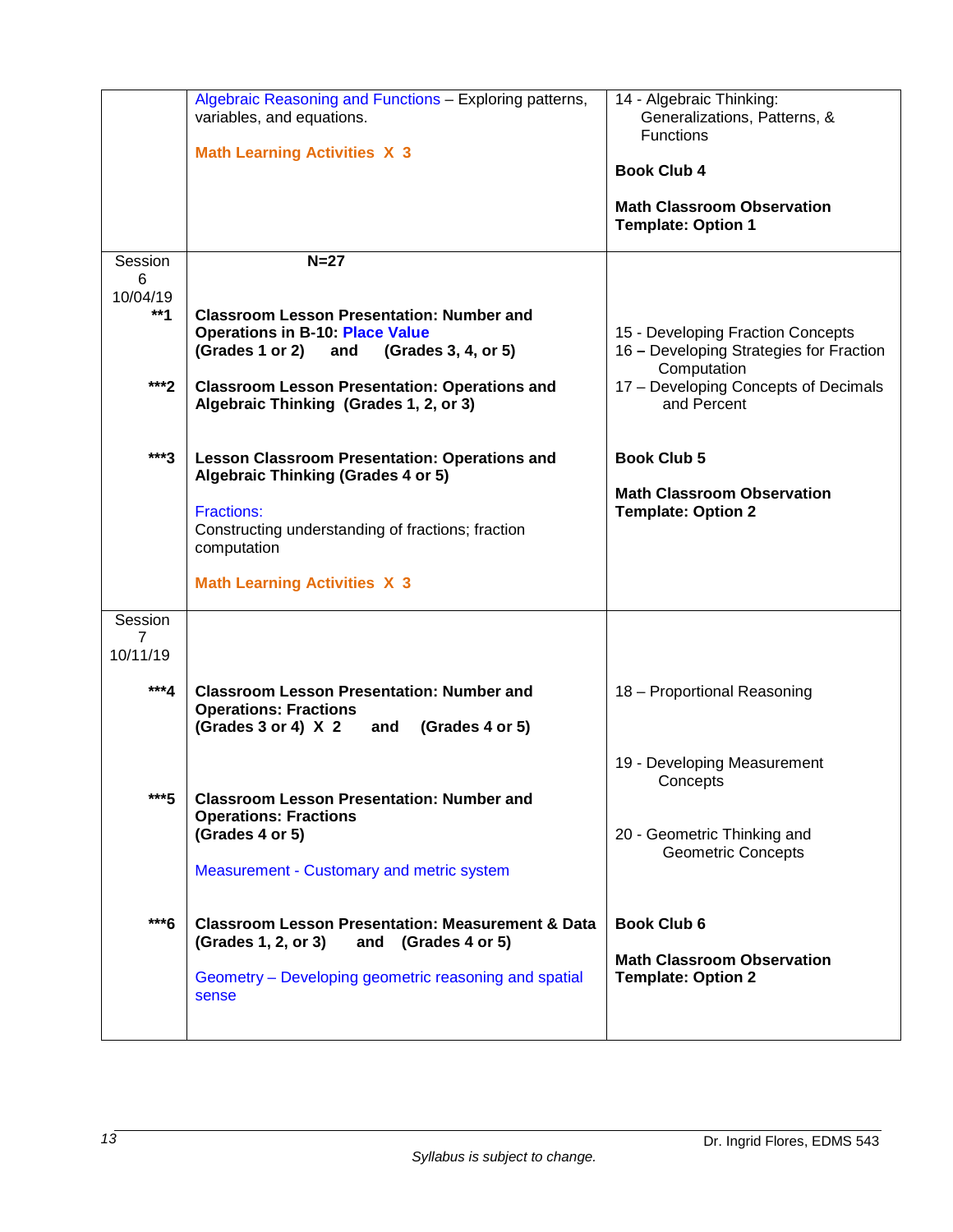| Session<br>8<br>10/18/19 |                                                                                                                                                                          | DUE:                                                           |
|--------------------------|--------------------------------------------------------------------------------------------------------------------------------------------------------------------------|----------------------------------------------------------------|
| $***7$                   | <b>Classroom Lesson Presentation: Geometry</b><br>$(Grades 4) \times 2$<br>$(Grades 1, 2, or 3)$ and                                                                     | 21 - Developing Concepts of Data<br>Analysis                   |
|                          | Probability & Data Analysis - Developing meaningful<br>experiences in gathering and displaying statistical data.<br>Exploring concepts of chance, simple and independent | 22 – Exploring Concepts of Probability                         |
|                          | events.<br><b>Course Wrap-Up</b>                                                                                                                                         | <b>Math Classroom Observation</b><br><b>Template: Option 2</b> |
|                          |                                                                                                                                                                          |                                                                |
|                          | <b>Assessment - This competency will be infused</b><br>throughout the course. Use this chapter as one reference<br>for planning instruction.                             | 5 - Building Assessment into<br>Instruction                    |
|                          | Technology - This competency will be infused throughout<br>the course. Use this chapter as an ongoing reference.                                                         | 7 – Using Technological Tools to<br><b>Teach Mathematics</b>   |

### **NOTE: While this syllabus is carefully planned, it may be modified or adjusted at any time in response to the learning needs of the class.**

**Color Coding Legend:**

Blue = Mathematical Content and Course Topics Orange = Mathematical Learning Activities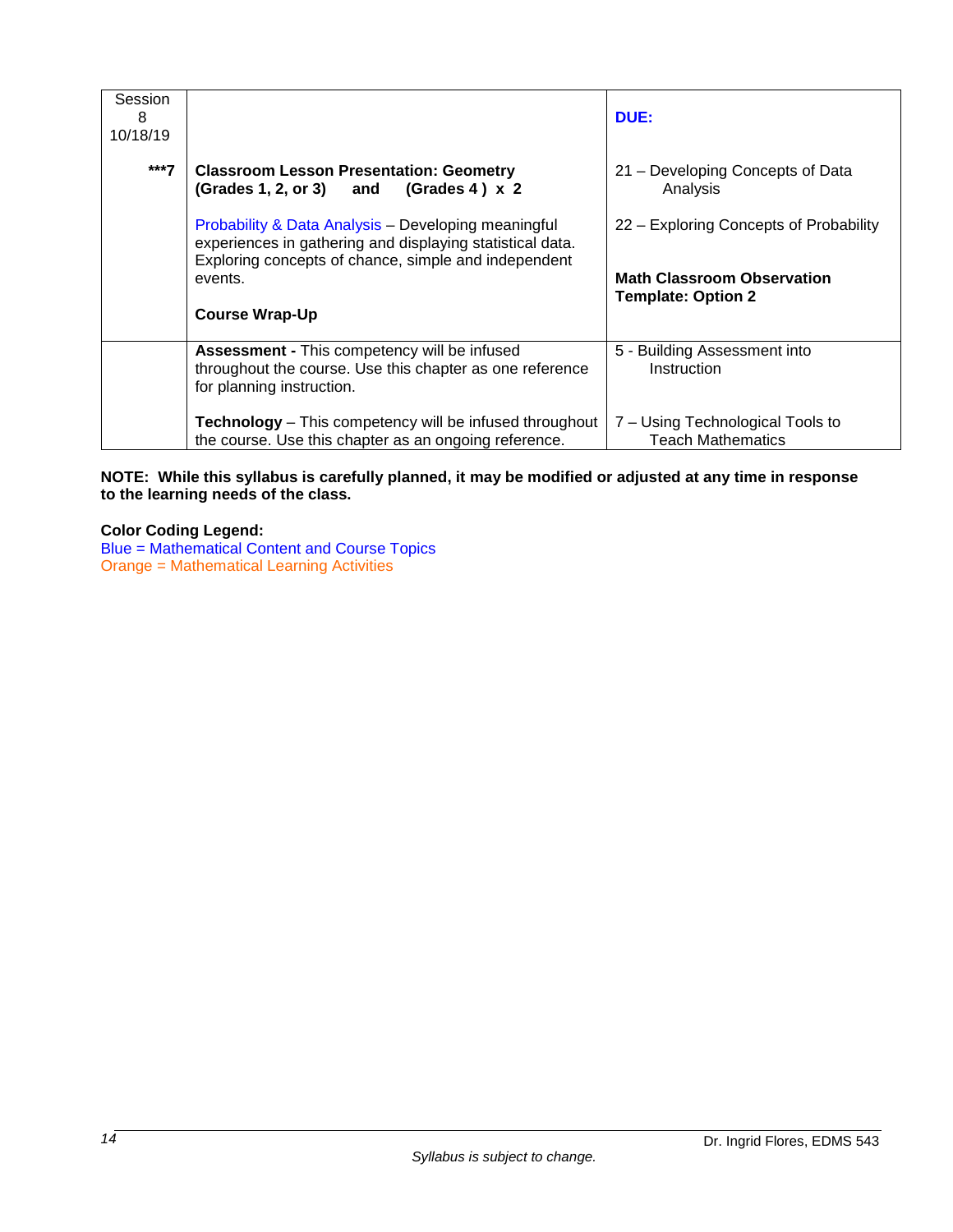#### **\*OVERVIEW OF THE PROBLEM-BASED THREE-PART LESSON INSTRUCTIONAL MODEL**

**Problem-centered teaching** opens the mathematics classroom to exploring, conjecturing, reasoning, and communication. This model is very different from the "transmission" model in which teachers tell students facts and demonstrate procedures and then students memorize the facts and practice the procedures. This model looks at instruction in three phases: launching, explore, and summary.

### **Launch (Before)**

In the first phase, the teacher launches the problem with the whole class. This involves helping students understand the problem setting, the mathematical context, and the challenge. The following questions can help the teacher prepare for the launch:

- What are students expected to do?
- What do the students need to know to understand the context of story and the challenge of the problem?
- What difficulties can I foresee for students?
- How can I keep from giving away too much of the problem?

The launch phase is also the time when the teacher introduces new ideas, clarifies definitions, reviews old concepts, and connects the problem to past experiences of the student. It is critical that, while giving students a clear picture of what is expected, the teacher leaves the potential of the task intact. He or she must be careful not to tell too much and lower the challenge of the task to something routine or to cut off the rich array of strategies that may evolve from an open launch of the problem.

#### **Explore (During)**

In the explore phase, students work individually, in pairs, in small groups, or occasionally as a whole class to solve the problem. As they work, they gather data, share ideas, look for patterns, make conjectures, and develop problem-solving strategies. It is inevitable that students will exhibit variation in their progress. The teacher's role during this phase is to move about the classroom, to observe individual performance, and to select specific student work samples to be shared during the summary phase. The teacher helps students persevere in their work and differentiate their work by asking appropriate questions and providing confirmation and redirection where needed. For students who are interested in and capable of deeper investigation, the teacher may provide additional challenges related to the problem. Although it is imperative that all students be given enough time and opportunity to thoroughly work on the problem, it is not always necessary for every student to finish the problem at this time.

The following questions can help the teacher prepare for the explore phase:

- How will I organize the students to explore this problem? (Individuals? Pairs? Groups? Whole class?)
- What materials will students need?
- How should students record and report their work?
- What different strategies can I anticipate they might use?
- What questions can I ask to encourage student conversations, thinking, and learning?
- What questions can I ask to focus their thinking if they become frustrated?
- What questions can I ask to challenge students if the initial question is "answered"?

## **Summary (After)**

The summary phase of instruction begins when students have gathered sufficient data or made sufficient progress toward solving the problem. In this phase, students discuss their solutions as well as the strategies they used to approach the problem, organize the data, and find the solution. During the discussion, the teacher helps students enhance their understanding of the mathematics in the problem and guide them in refining their strategies into efficient, effective problem-solving techniques.